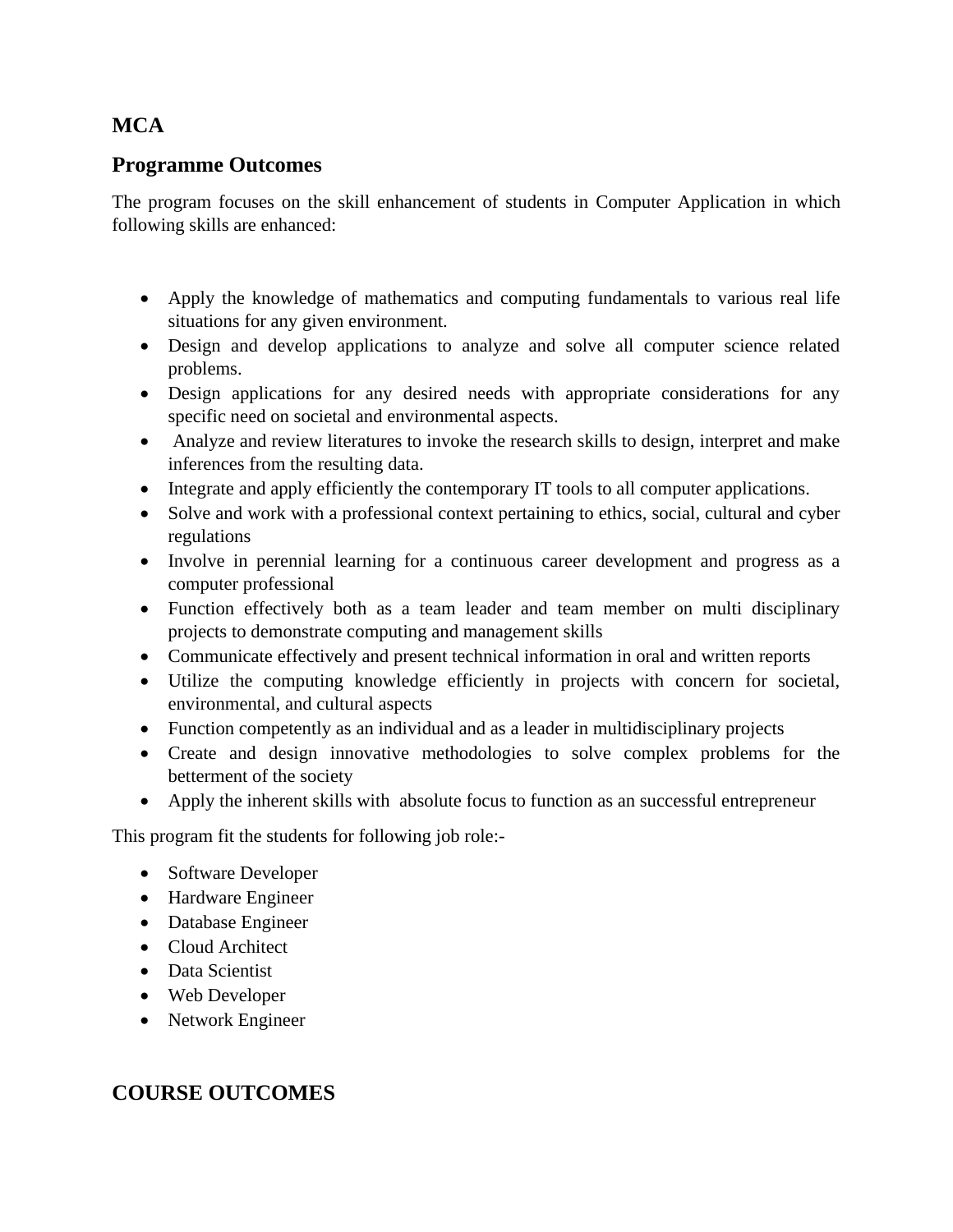#### **SEMESTER – 3**

#### **COURSE NAME: Design and Analysis of Algorithms**

#### **CLASS - MCA SEMESTER – 3**

#### **Course Outcomes**

After successful completion of the course students will be able to

- Argue the correctness of algorithms using inductive proofs and invariants.
- Analyze worst-case running times of algorithms using asymptotic analysis.
- Describe the divide-and-conquer paradigm and explain when an algorithmic design situation calls for it. Recite algorithms that employ this paradigm. Synthesize divideand-conquer algorithms. Derive and solve recurrences describing the performance of divide-and-conquer algorithms.
- Describe the dynamic-programming paradigm and explain when an algorithmic design situation calls for it. Recite algorithms that employ this paradigm. Synthesize dynamic-programming algorithms, and analyze them.
- Describe the greedy paradigm and explain when an algorithmic design situation calls for it. Recite algorithms that employ this paradigm. Synthesize greedy algorithms, and analyze them.
- Explain the major graph algorithms and their analyses. Employ graphs to model engineering problems, and synthesize new graph algorithms.

### **COURSE NAME: Software Engineering**

#### **CLASS - MCA SEMESTER – 3**

#### **Course Outcomes**

- Acquire strong fundamental knowledge in science, mathematics, fundamentals of computer science, software engineering and multidisciplinary engineering to begin in practice as a software engineer.
- Design applicable solutions in one or more application domains using software engineering approaches that integrate ethical, social, legal and economic concerns.
- Deliver quality software products by possessing the leadership skills as an individual or contributing to the team development and demonstrating effective and modern working strategies by applying both communication and negotiation management skill.
- Apply new software models, techniques and technologies to bring out innovative and novelistic solutions for the growth of the society in all aspects and evolving into their continuous professional development.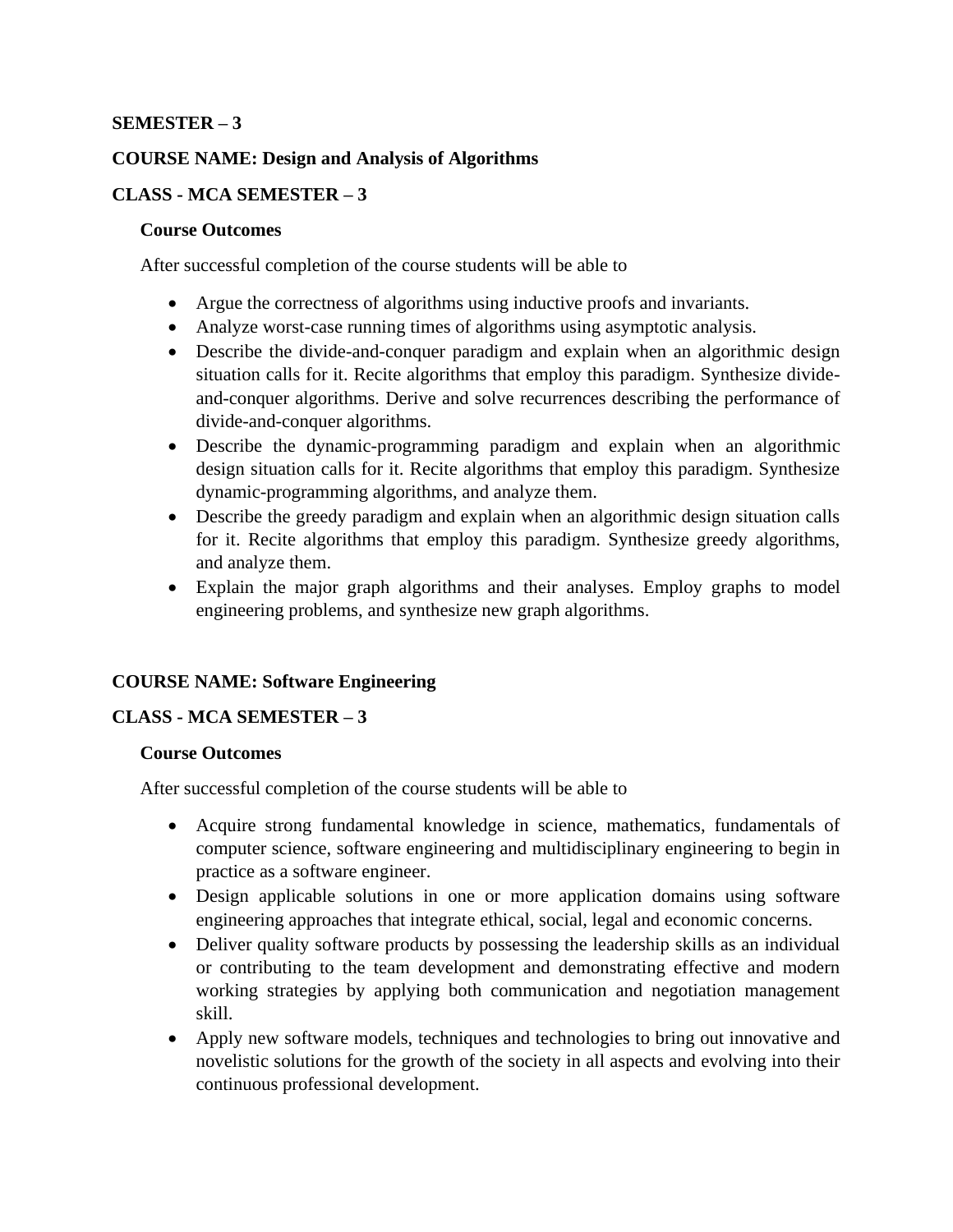#### **COURSE NAME: Decision Support Systems**

#### **CLASS - MCA SEMESTER – 3**

#### **Course Outcomes**

After successful completion of the course students will be able to

- describe the decision-making process, the concepts and principles of a decision support system.
- identify decision support tools that can aid decision making.
- apply system development methodology to develop a decision support system.
- develop a functional prototype of a decision support system for a given case.

#### **COURSE NAME: Programming in Java**

#### **CLASS - MCA SEMESTER – 3**

#### **Course Outcomes**

After successful completion of the course students will be able to

After studying this course, students should be able to:

#### • **Knowledge and Understanding:**

- o Implement Object Oriented programming concept using basic syntaxes of control Structures, strings and function for developing skills of logic building activity.
- o Identify classes, objects, members of a class and the relationships among them needed for a finding the solution to specific problem
- **Intellectual(Cognitive/ Analytical) Skills:**
	- o Evaluate how to achieve reusability using inheritance, interfaces and packages and describes faster application development can be achieved.
	- o understand and use of different exception handling mechanisms and concept of multithreading for robust faster and efficient application development.

### • **Practical Skills:**

- o Design, implement, test, debug, and document programs that use basic data types and computation, simple I/O, conditional and control structures, string handling and functions.
- o The importance of Classes & objects and will be able to implement it along with constructors, Arrays and Vectors.
- o Develop computer-based systems.

#### **COURSE NAME: Organisation Behaviour and Development**

**CLASS - MCA SEMESTER – 3**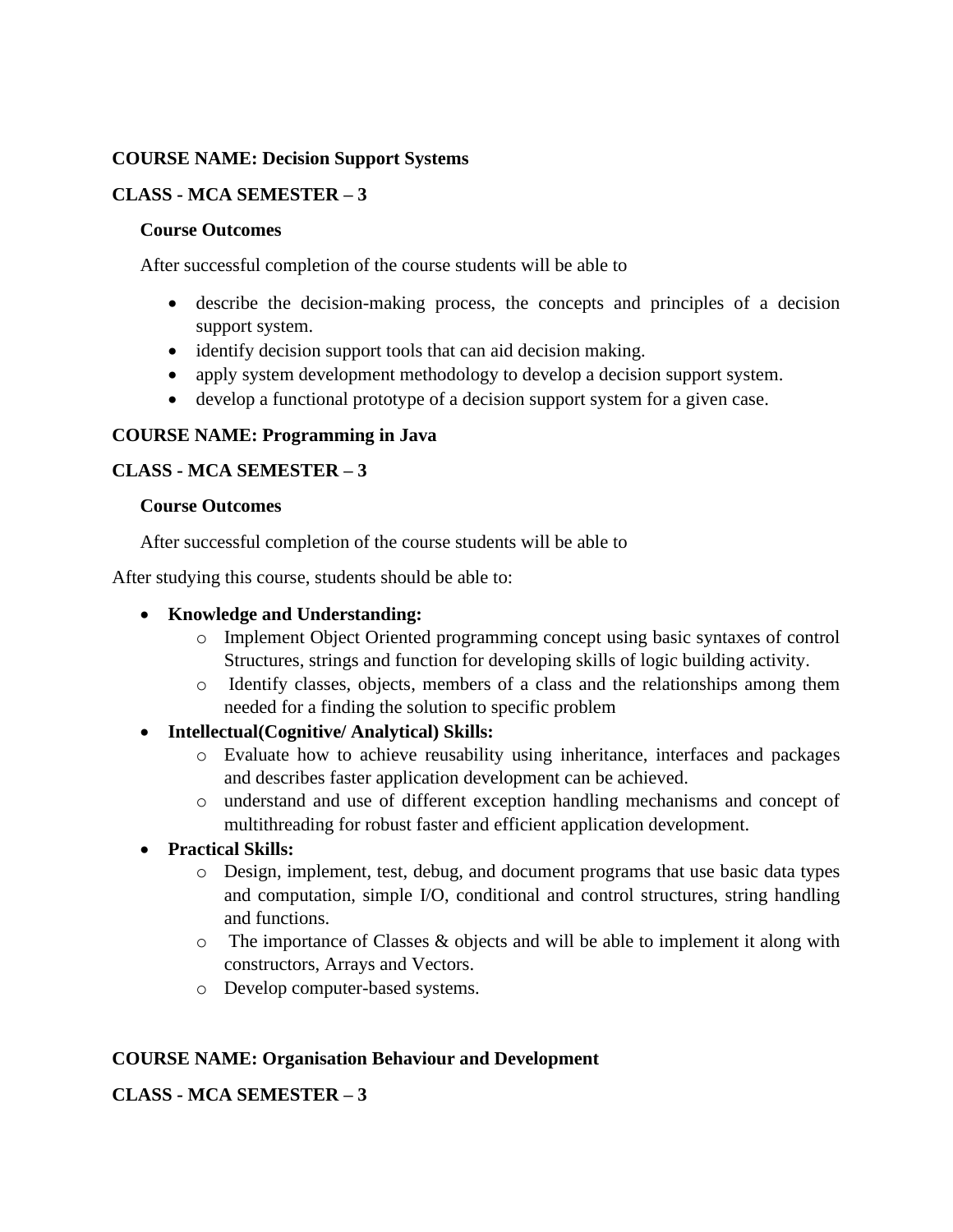#### **Course Outcomes**

After successful completion of the course students will be able to

- Demonstrate the applicability of the concept of organizational behavior to understand the behavior of people in the organization.
- Demonstrate the applicability of analyzing the complexities associated with management of individual behavior in the organization.
- Analyze the complexities associated with management of the group behavior in the organization. Demonstrate how the organizational behavior can integrate in understanding the motivation (why) behind behavior of people in the organization.

#### **COURSE NAME: System Software**

### **CLASS - MCA SEMESTER – 3**

#### **Course Outcomes**

After successful completion of the course students will be able to

- Understand the functions, features and design options of macro processors.
- Understand the functions and design options of loader, editor structure and functions and capabilities of an interactive debugging system.
- Analyze the working of Lexical analyzer (LEX) and Parser tool (YACC)
- Understand the proficiency in software development cost estimation, testing methodologies and author a software testing plan.

### **COURSE NAME: Computer based Optimization Techniques**

#### **CLASS - MCA SEMESTER – 3**

#### **Course Outcomes**

After successful completion of the course students will be able to

- Relate key concepts and applications of various optimization techniques
- Identify the appropriate optimization technique for the given problem
- Formulate appropriate objective functions and constraints to solve real life optimization problems.

#### **COURSE NAME: Data Mining and Data Warehousing**

#### **CLASS - MCA SEMESTER – 3**

#### **Course Outcomes**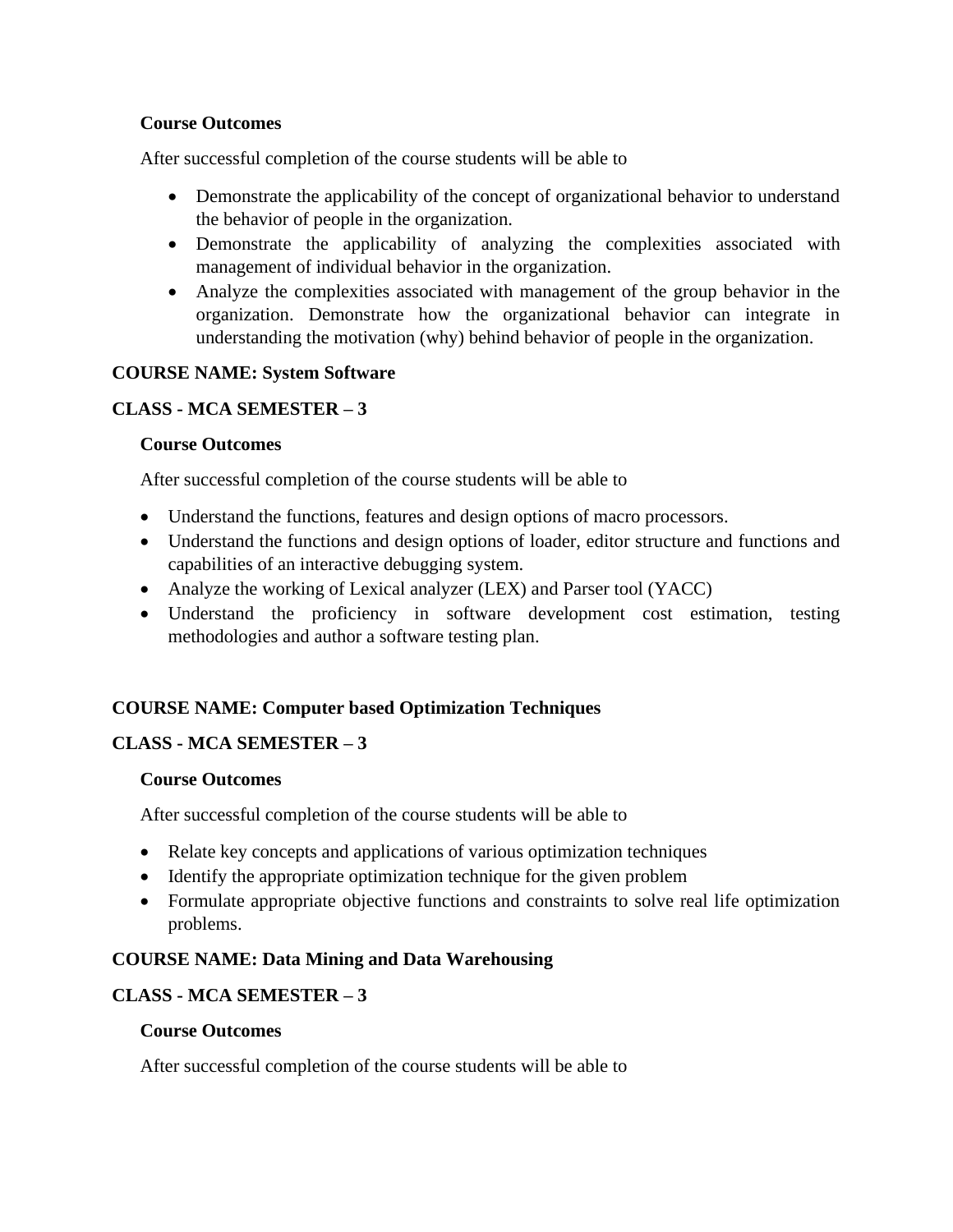- Understand warehousing architectures and tools for systematically organizing large database and use their data to make strategic decisions.
- Understand KDD process for finding interesting pattern from warehouse.
- Remove redundancy and incomplete data from the dataset using data preprocessing methods.
- Characterize the kinds of patterns that can be discovered by association rule mining.
- Discover interesting patterns from large amounts of data to analyze for predictions and classification.
- Develop a data mining application for data analysis using various tools.

### **COURSE NAME: ERP Systems and Processes**

# **CLASS - MCA SEMESTER – 3**

### **Course Outcomes**

After successful completion of the course students will be able to

- Make basic use of Enterprise software, and its role in integrating business functions
- Analyze the strategic options for ERP identification and adoption.
- Design the ERP implementation strategies.
- Create reengineered business processes for successful ERP implementation.

# **SEMESTER – 4**

### **COURSE NAME: Operating Systems**

# **CLASS - MCA SEMESTER – 4**

### **Course Outcomes**

After successful completion of the course students will be able to

- Describe the important computer system resources and the role of operating system in their management policies and algorithms.
- Understand the process management policies and scheduling of processes by CPU
- Evaluate the requirement for process synchronization and coordination handled by operating system
- Describe and analyze the memory management and its allocation policies.
- Identify use and evaluate the storage management policies with respect to different storage management technologies.
- Identify the need to create the special purpose operating system

# **COURSE NAME: Data Communication and Computer Networks**

# **CLASS - MCA SEMESTER – 4**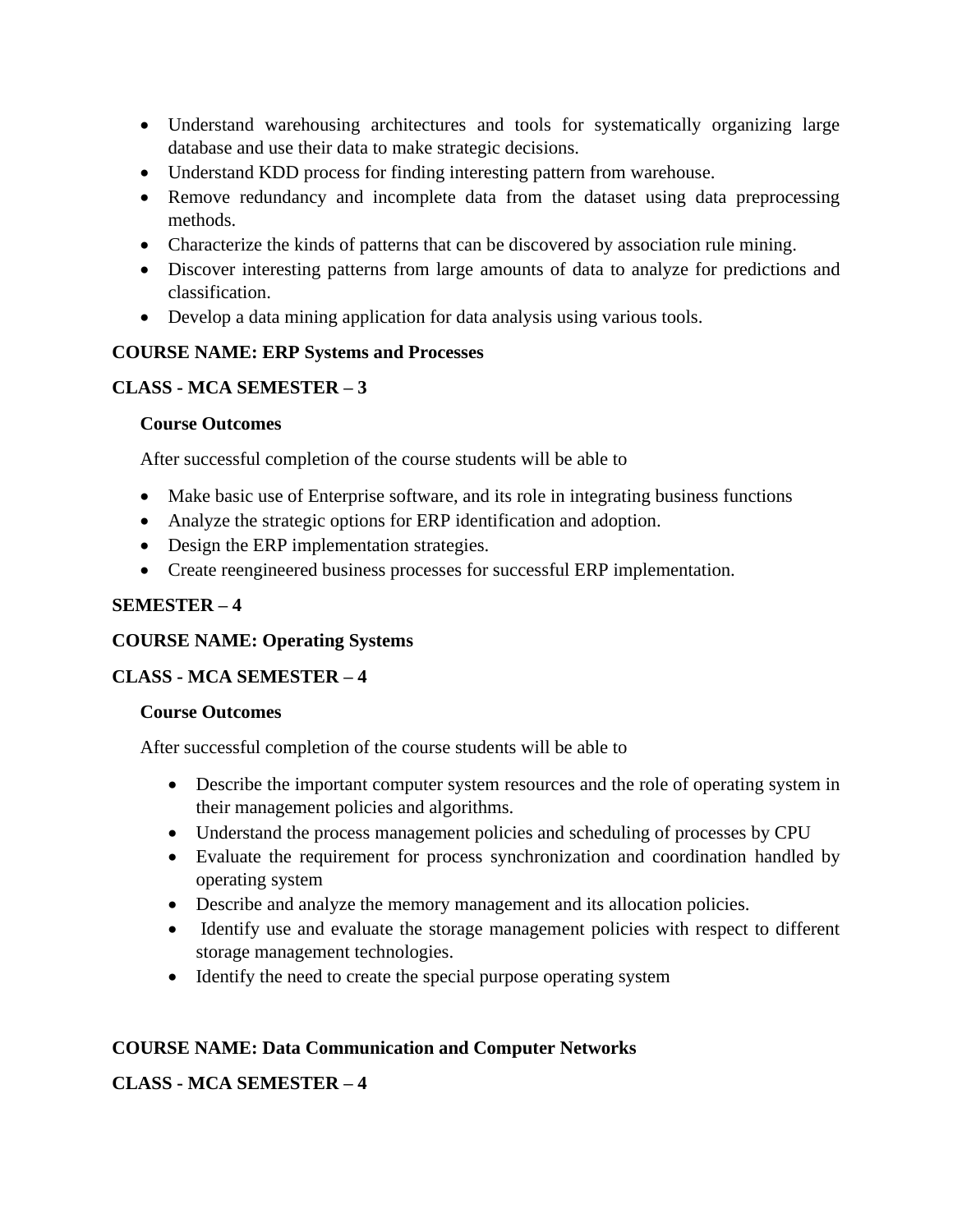### **Course Outcomes**

After successful completion of the course students will be able to

- Understand basic computer network technology.
- Enumerate the layers of the OSI model and TCP/IP. Explain the function(s) of each layer.
- Describe data link protocols, multi-channel access protocols and IEEE 802 standards for LAN.
- Describe routing and congestion in network layer with routing algorithms and classify IPV4 addressing scheme.
- Discuss the elements and protocols of transport layer

# **COURSE NAME: Web Programming using ASP.Net**

# **CLASS - MCA SEMESTER – 4**

### **Course Outcomes**

After successful completion of the course students will be able to

- To develop Webpages, Static Websites, Dynamic Websites.
- To use ASP as Server Side Scripting Language.
- To use PHP as Server Side Scripting Language.
- To use JSP, JavaScript.
- To understand database and it's connectivity with Server Side Scripting language.
- To develop Web Applications with MySQL/SQL as backend.

### **COURSE NAME: Business Intelligence**

### **CLASS - MCA SEMESTER – 4**

### **Course Outcomes**

After successful completion of the course students will be able to

- Describe the concepts and components of Business Intelligence (BI).
- Critically evaluate use of BI for supporting decision making in an organisation.
- Understand and use the technologies and tools that make up BI (e.g. Data warehousing, Data reporting and use of Online Analytical Processing (OLAP)).
- Understand and design the technological architecture that underpins BI systems.
- Plan the implementation of a BI system.

### **COURSE NAME: Object Oriented Modelling and design using UML**

### **CLASS - MCA SEMESTER – 4**

### **Course Outcomes**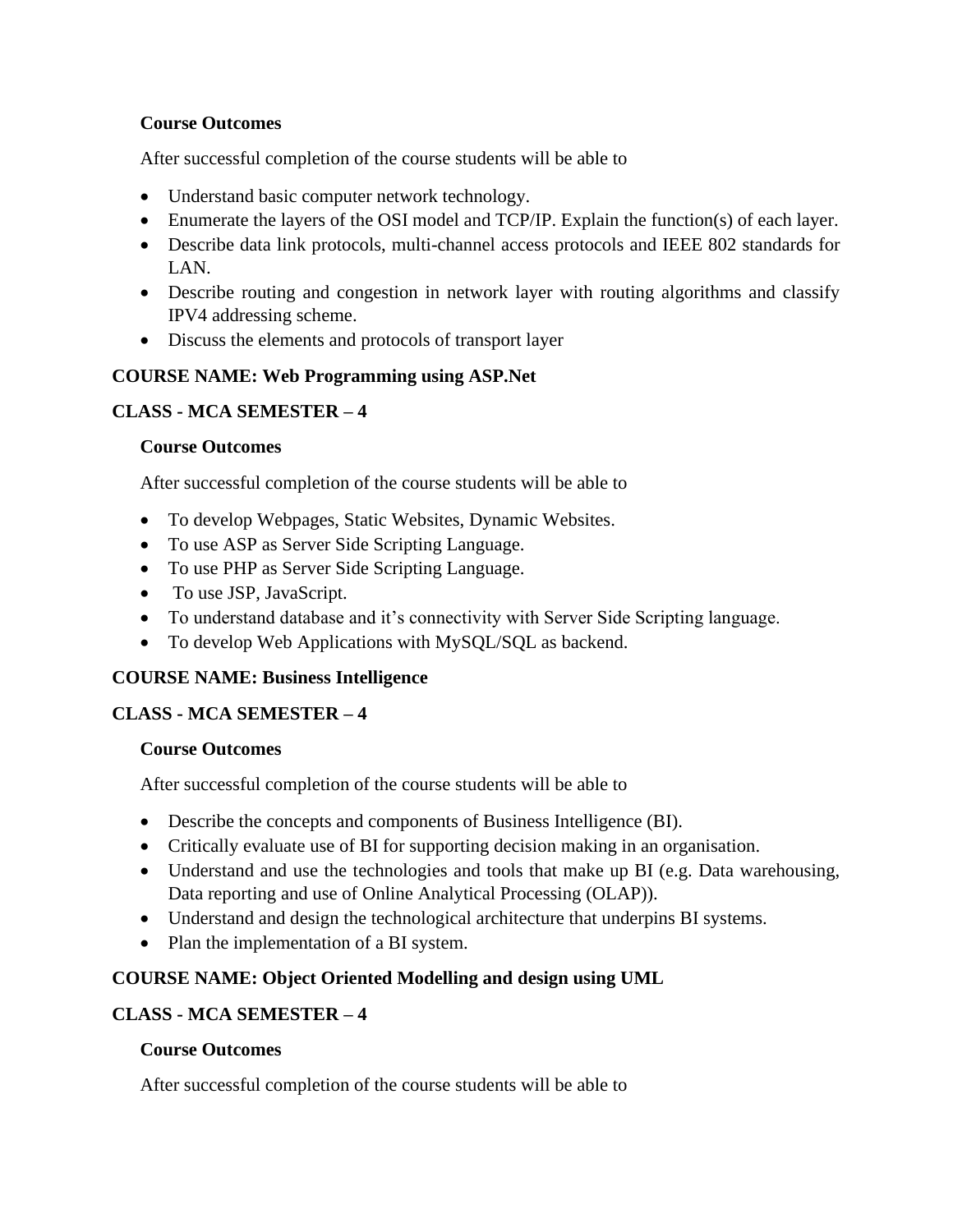- Model the software development life cycle
- Understand the UML notation and symbols
- Implement the object-oriented approach to analyzing and designing systems and software solutions
- employ the UML notation to create effective and efficient system designs

# **COURSE NAME: Embedded Systems**

## **CLASS - MCA SEMESTER – 4**

# **Course Outcomes**

After successful completion of the course students will be able to

- Understand the concept of embedded system, microcontroller, different components of microcontroller and their interactions.
- Get familiarized with programming environment to develop embedded solutions.
- Program ARM microcontroller to perform various tasks.
- Understand the key concepts of embedded systems such as I/O, timers, interrupts and interaction with peripheral devices.

# **COURSE NAME: Compiler Design**

# **CLASS - MCA SEMESTER – 4**

### **Course Outcomes**

After successful completion of the course students will be able to

- Understand fundamentals of compiler and identify the relationships among different phases of the compiler.
- Understand the application of finite state machines, recursive descent, production rules, parsing, and language semantics.
- Analyze & implement required module, which may include front-end, back-end, and a small set of middle-end optimizations.
- Use modern tools and technologies for designing new compiler.

# **COURSE NAME: Software Testing and Quality Assurance**

# **CLASS - MCA SEMESTER – 4**

### **Course Outcomes**

- Describe software engineering testing process
- Describe the quality assurance process and its role in software development.
- Demonstrate variety of testing techniques, methods, and tools.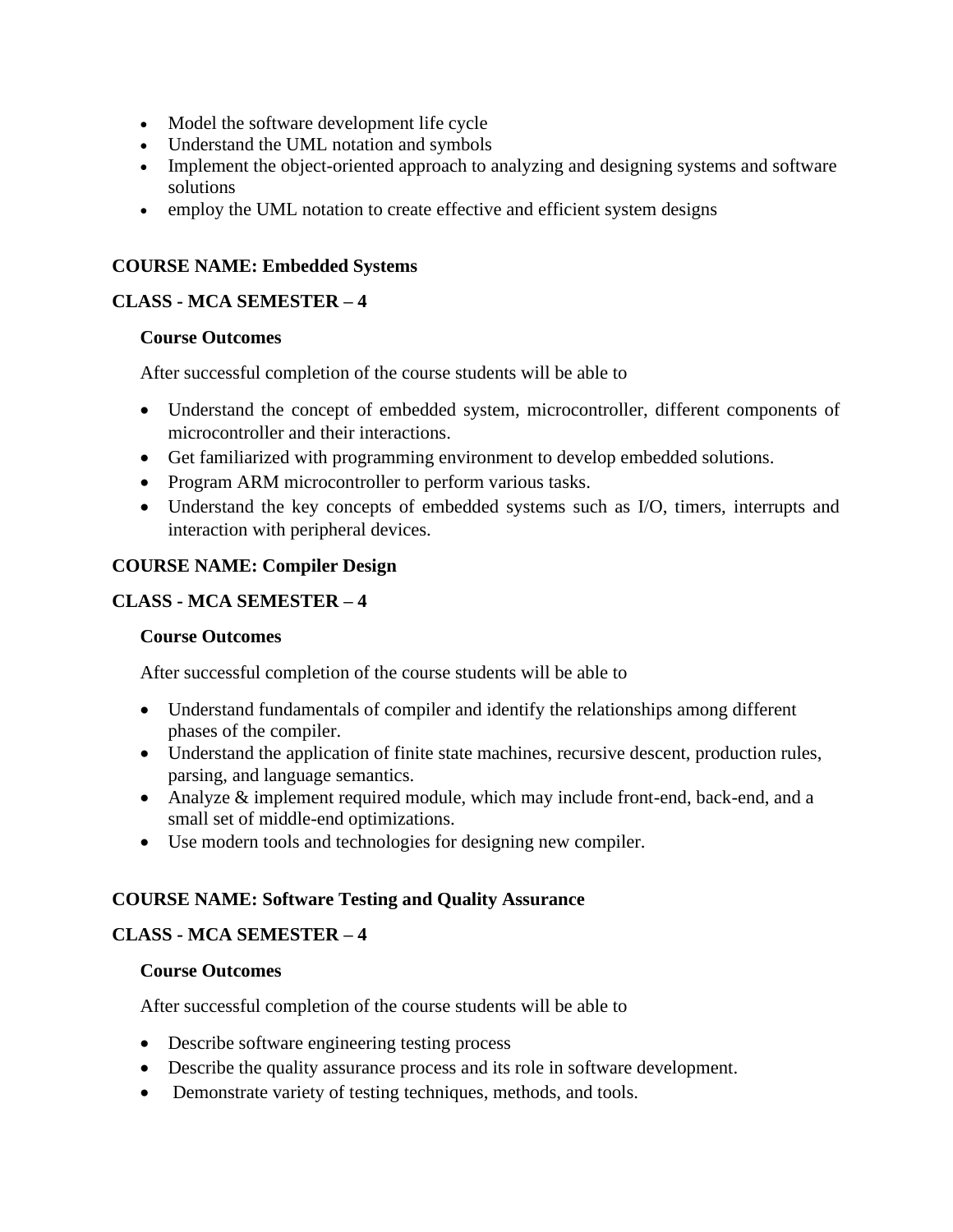- Describe the state of the practice verification and validation techniques.
- Demonstrate proficiency in managing a software project to customer requirements.

## **COURSE NAME: Graph Theory**

## **CLASS - MCA SEMESTER – 4**

#### **Course Outcomes**

After successful completion of the course students will be able to

- Apply theories and concepts to test and validate intuition and independent mathematical thinking in problem solving.
- Integrate core theoretical knowledge of graph theory to solve problems.
- Reason from definitions to construct mathematical proofs
- Evaluate and synthesize published research papers.
- Analyze new networks using the main concepts of graph theory.

### **SEMESTER – 5**

# **COURSE NAME: Artificial Intelligence**

# **CLASS - MCA SEMESTER – 5**

### **Course Outcomes**

After successful completion of the course students will be able to

- Demonstrate fundamental understanding of the history of artificial intelligence (AI) and its foundations.
- Apply basic principles of AI in solutions that require problem solving, inference, perception, knowledge representation, and learning.
- Demonstrate awareness and a fundamental understanding of various applications of AI techniques in intelligent agents, expert systems, artificial neural networks and other machine learning models.
- Demonstrate proficiency developing applications in an 'AI language', expert system shell, or data mining tool.
- Demonstrate proficiency in applying scientific method to models of machine learning.
- Demonstrate an ability to share in discussions of AI, its current scope and limitations, and societal implications.

### **COURSE NAME: Computer Graphics**

### **CLASS - MCA SEMESTER – 5**

### **Course Outcomes**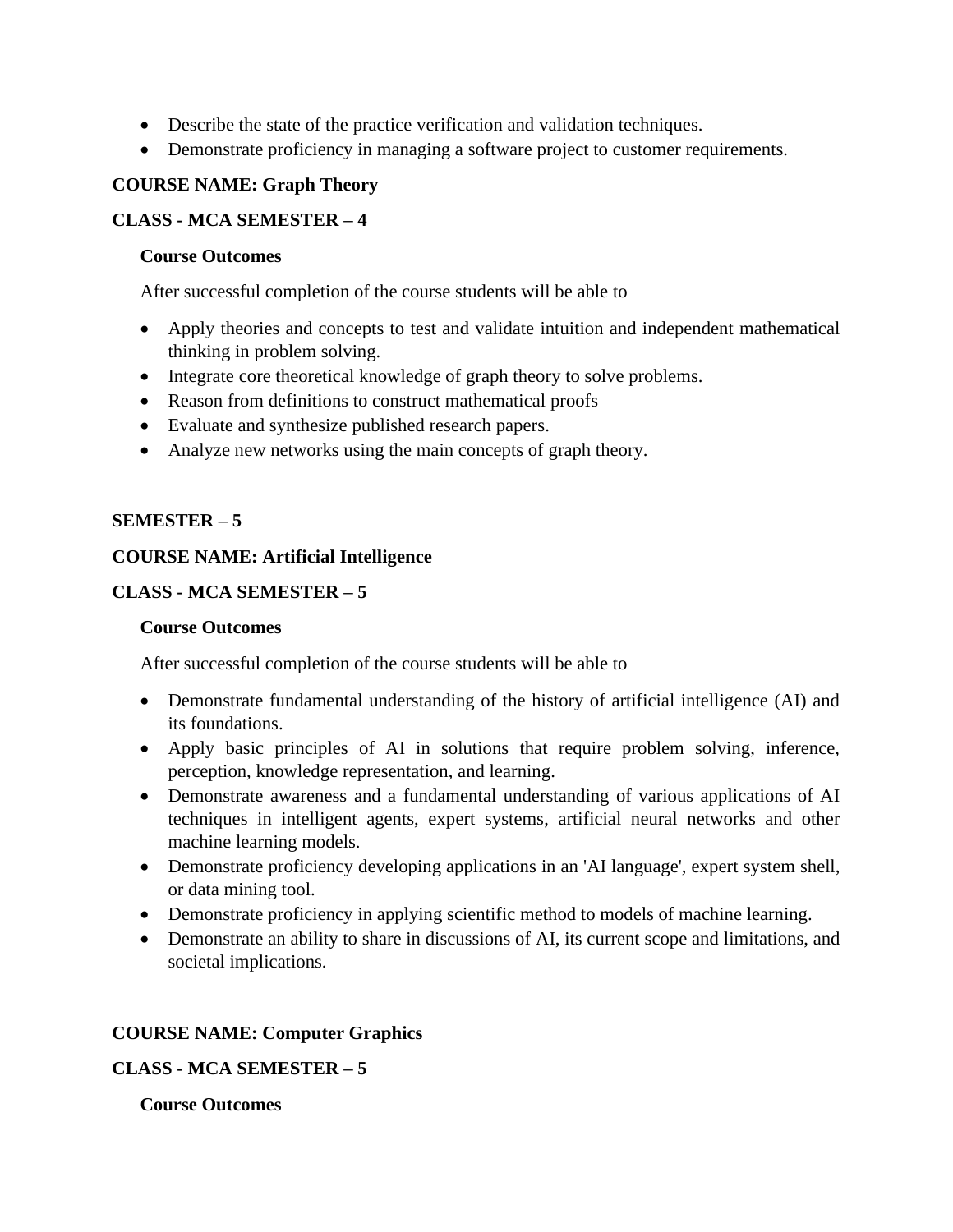After successful completion of the course students will be able to

- Demonstrate an understanding of contemporary graphics hardware.
- Create interactive graphics applications in C++ using one or more graphics application programming interfaces.
- Functions to implement graphics primitives.
- Demonstrate geometrical transformations.
- Demonstrate an understanding of the use of object hierarchy in graphics applications.

#### **COURSE NAME: Theory of Computation**

#### **CLASS - MCA SEMESTER – 5**

#### **Course Outcomes**

After successful completion of the course students will be able to

- design Finite Automata machines for given problems;
- analyze a given Finite Automata machine and find out its Language;
- design Pushdown Automata machine for given CF language(s);
- generate the strings/sentences of a given context-free languages using its grammar;
- design Turing machines for given any computational problem

### **COURSE NAME: E-Commerce**

#### **CLASS - MCA SEMESTER – 5**

#### **Course Outcomes**

After successful completion of the course students will be able to

- Analyze the impact of E-commerce on business models and strategy.
- Describe the major types of E-commerce.
- Explain the process that should be followed in building an E-commerce presence.
- Identify the key security threats in the E-commerce environment.
- Describe how procurement and supply chains relate to B2B E-commerce.

#### **COURSE NAME: Software Project Management**

#### **CLASS - MCA SEMESTER – 5**

#### **Course Outcomes**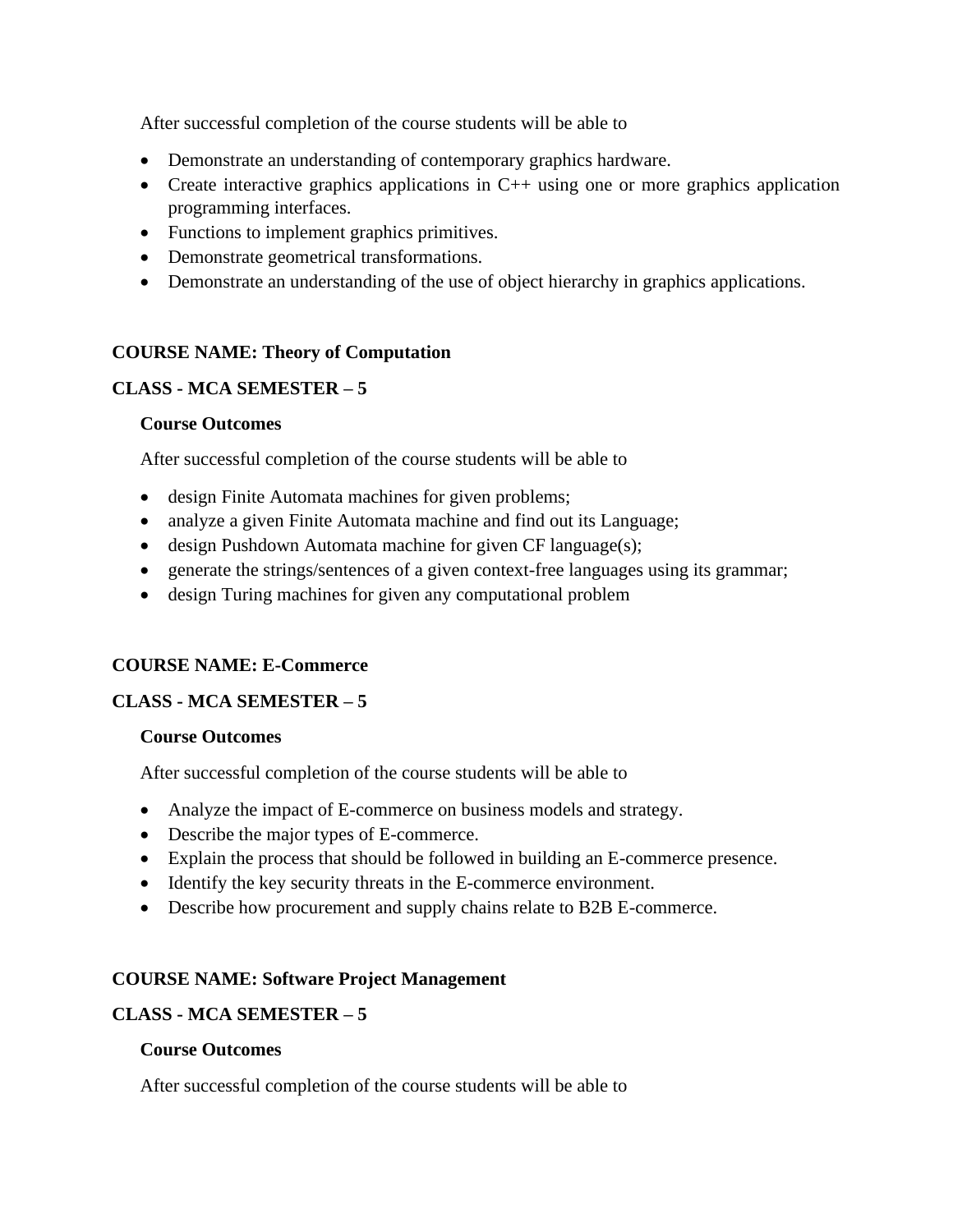- Identify the different project contexts and suggest an appropriate management strategy.
- Practice the role of professional ethics in successful software development.
- Identify and describe the key phases of project management.
- Determine an appropriate project management approach through an evaluation of the business context and scope of the project.

#### **COURSE NAME: Cloud Computing**

#### **CLASS - MCA SEMESTER – 5**

#### **Course Outcomes**

After successful completion of the course students will be able to

- Understand the concepts, characteristics, delivery models and benefits of cloud computing
- Understand the key security and compliance challenges of cloud computing
- Understand the key technical and organisational challenges
- Understand the different characteristics of public, private and hybrid cloud deployment models.

#### **COURSE NAME: Network Security**

#### **CLASS - MCA SEMESTER – 5**

#### **Course Outcomes**

After successful completion of the course students will be able to

- Identify some of the factors driving the need for network security
- identify and classify particular examples of attacks
- define the terms vulnerability, threat and attack
- identify physical points of vulnerability in simple networks
- compare and contrast symmetric and asymmetric encryption systems along with their vulnerability to attack, and explain the characteristics of hybrid systems.

#### **COURSE NAME: Ethical Hacking**

#### **CLASS - MCA SEMESTER – 5**

#### **Course Outcomes**

- Plan a vulnerability assessment and penetration test for a network.
- Execute a penetration test using standard hacking tools in an ethical manner.